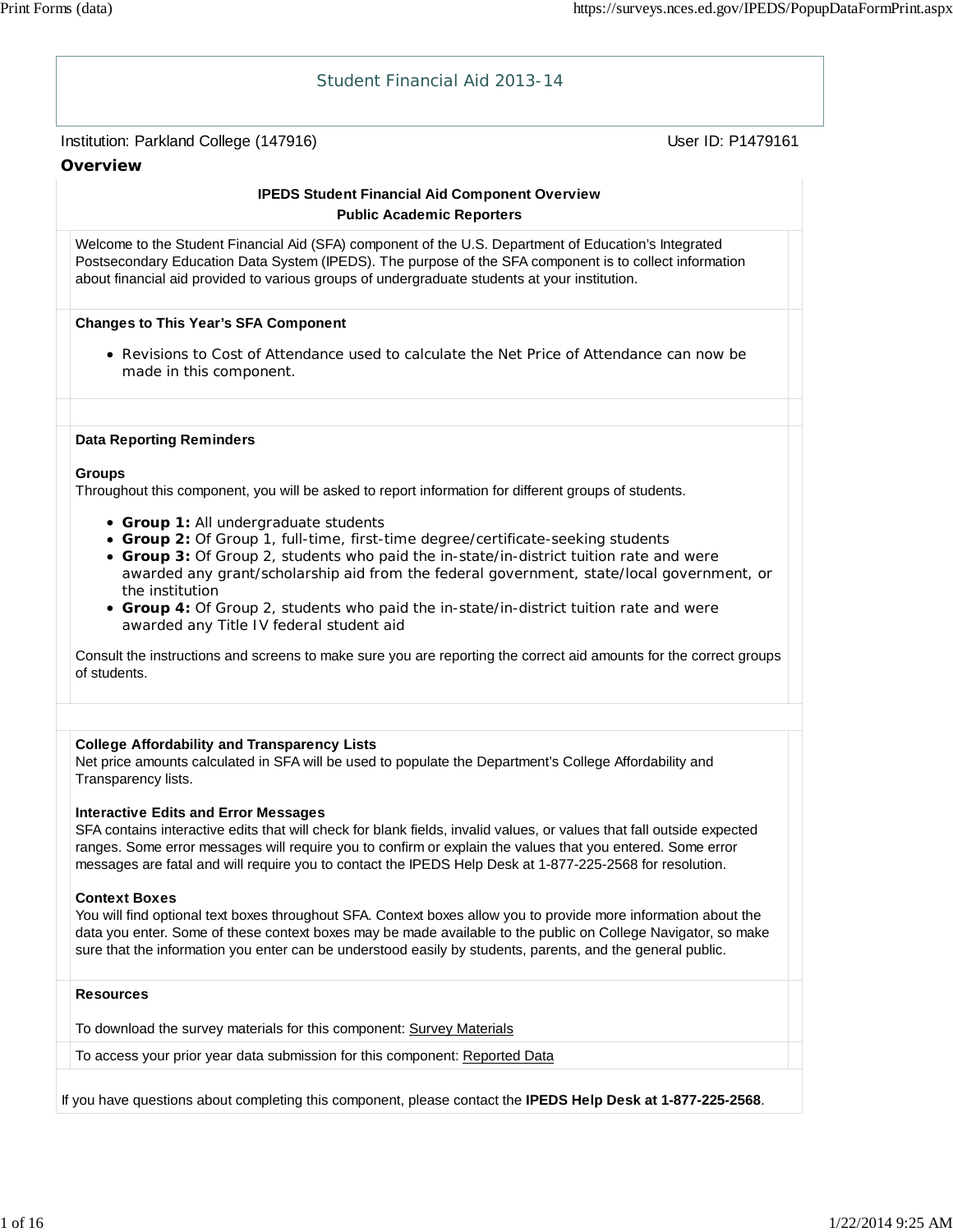|     | Part A  | Institution: Parkland College (147916)                                                                                                                                                                                                                                     |                       | User ID: P1479161                               |
|-----|---------|----------------------------------------------------------------------------------------------------------------------------------------------------------------------------------------------------------------------------------------------------------------------------|-----------------------|-------------------------------------------------|
|     |         | Part A - Establish Your Groups                                                                                                                                                                                                                                             |                       |                                                 |
|     |         | Part A establishes the number of students in various groups. Note that the numbers on this screen will be carried<br>forward to other parts of the Student Financial Aid component.<br>In the fields below, report the number of students in each of the following groups. |                       |                                                 |
|     |         |                                                                                                                                                                                                                                                                            | <b>B</b> Fall<br>2012 | <b>YOUR</b><br><b>PRIOR</b><br><b>YEAR DATA</b> |
|     |         |                                                                                                                                                                                                                                                                            |                       | <b>Fall 2011</b>                                |
| 01. | Group 1 | All undergraduate students                                                                                                                                                                                                                                                 | 8,679                 | 9,368                                           |
| 02. | Group 2 | Of those in Group 1, those who are full-time, first-time degree/certificate-seeking                                                                                                                                                                                        | 817                   | 740                                             |
|     |         | Of those in Group 2, those who were awarded any Federal Work Study, loans<br>02a. to students, or grant or scholarship aid from the federal government, state/local<br>government, the institution, or other sources known to the institution                              | 569                   | 523                                             |
|     | $02b$ . | Of those in Group 2, those who were awarded any loans to students or grant or<br>scholarship aid from the federal government, state/local government, or the<br>institution                                                                                                | 556                   | 511                                             |
| 03. | Group 3 | Of those in Group 2, those who paid the in-state or in-district tuition rate and were<br>awarded grant or scholarship aid from the federal government, state/local<br>government, or the institution                                                                       | 444                   | 433                                             |
| 04. | Group 4 | Of those in Group 2, those who paid the in-state or in-district tuition rate and were<br>awarded any Title IV federal student aid                                                                                                                                          | 521                   | 466                                             |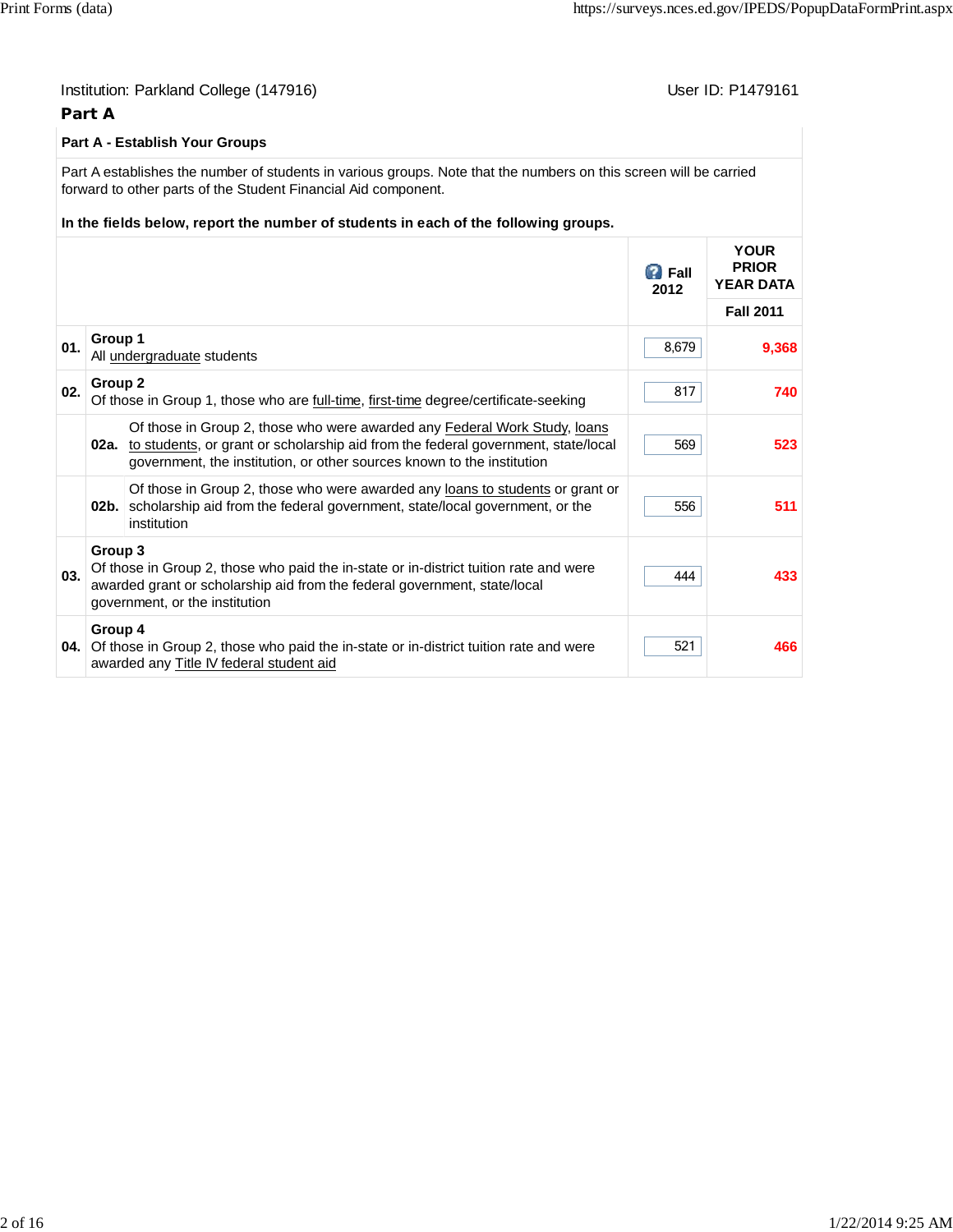| Institution: Parkland College (147916) |  |
|----------------------------------------|--|
| Part B                                 |  |

User ID: P1479161

| Part B - Enter Information About Group 1                                                                                                  |                                                                                                                                                                                                                                                                                                                          |                                            |
|-------------------------------------------------------------------------------------------------------------------------------------------|--------------------------------------------------------------------------------------------------------------------------------------------------------------------------------------------------------------------------------------------------------------------------------------------------------------------------|--------------------------------------------|
| Part B includes information about Group 1. Group 1 students are all undergraduate students enrolled in Fall 2012.                         |                                                                                                                                                                                                                                                                                                                          |                                            |
| For this part, report:                                                                                                                    |                                                                                                                                                                                                                                                                                                                          |                                            |
| <b>For These Students</b>                                                                                                                 | The Following Type(s) of Aid                                                                                                                                                                                                                                                                                             | <b>Awarded in This Period</b>              |
| • All undergraduate students<br>enrolled in Fall 2012                                                                                     | • Grant or scholarship aid<br>from the federal<br>government<br>• Grant or scholarship aid<br>from state/local<br>government<br>• Grant or scholarship aid<br>from the institution<br>• Grant or scholarship aid<br>from other sources known<br>to the institution<br>• Loans to students from<br>the federal government | • Any time during academic<br>year 2012-13 |
| In the fields below, report the number of Group 1 students and the total amount of aid awarded to these<br>students for each type of aid. |                                                                                                                                                                                                                                                                                                                          |                                            |
| <b>Information from Part A:</b>                                                                                                           |                                                                                                                                                                                                                                                                                                                          | <b>Fall 2012</b>                           |
| Group 1<br>All undergraduate students<br>(This number is carried forward from Part A, Line 01.)                                           |                                                                                                                                                                                                                                                                                                                          | 8.679                                      |
|                                                                                                                                           |                                                                                                                                                                                                                                                                                                                          |                                            |

|     |                                                                                                                                                       |                                                             |                                                                     | 2012-13                                                             |                                                               |
|-----|-------------------------------------------------------------------------------------------------------------------------------------------------------|-------------------------------------------------------------|---------------------------------------------------------------------|---------------------------------------------------------------------|---------------------------------------------------------------|
|     | <b>Aid Type</b>                                                                                                                                       | Number of<br>Group 1<br>students who<br>were awarded<br>aid | Percentage of<br><b>Group 1 students</b><br>who were<br>awarded aid | <b>Total amount of</b><br>aid awarded to<br><b>Group 1 students</b> | Average<br>amount of aid<br>awarded to<br>Group 1<br>students |
| 01. | Grant or scholarship aid from the<br>federal government, state/local<br>government, the institution, and<br>other sources known to the<br>institution | 3,268                                                       | 38                                                                  | 13,969,318                                                          | 4.275                                                         |
| 02. | Pell grants                                                                                                                                           | 3.058                                                       | 35                                                                  | 11,316,310                                                          | 3,701                                                         |
| 03. | Federal student loans                                                                                                                                 | 2,487                                                       | 29                                                                  | 10,894,686                                                          | 4,381                                                         |

 **You may use the space below to provide context for data you've reported above. These context notes may be posted on the College Navigator website and should be written to be understood by students and parents.**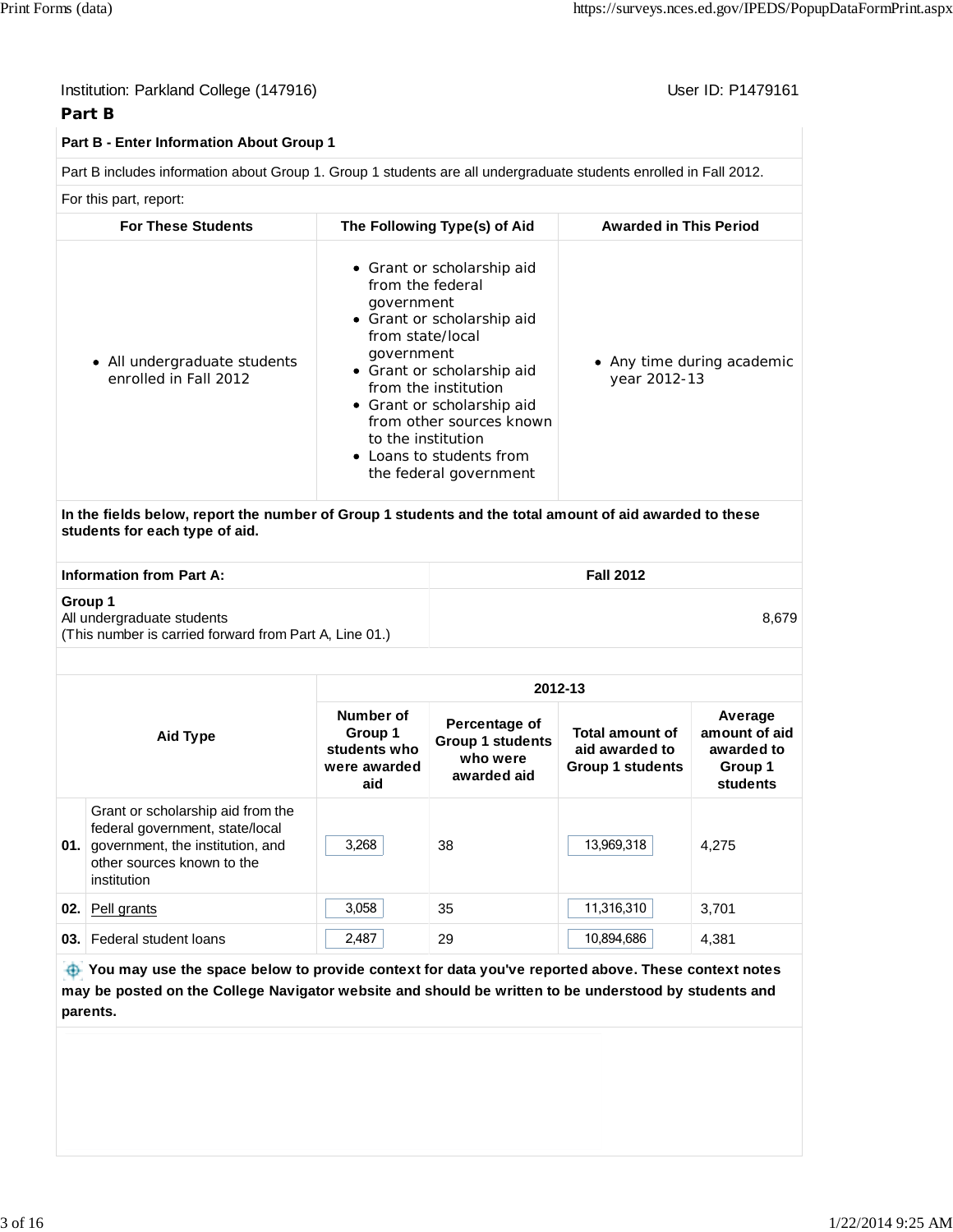|                                      | Institution: Parkland College (147916)                                                                                                                                                                                                |                                  |                                          | User ID: P1479161                        |
|--------------------------------------|---------------------------------------------------------------------------------------------------------------------------------------------------------------------------------------------------------------------------------------|----------------------------------|------------------------------------------|------------------------------------------|
|                                      | Part C, Page 1                                                                                                                                                                                                                        |                                  |                                          |                                          |
|                                      | Part C, Page 1 - Enter Information about Group 2                                                                                                                                                                                      |                                  |                                          |                                          |
|                                      | Part C includes information about Group 2. Group 2 students are all full-time, first-time degree/certificate-seeking<br>undergraduate students enrolled in Fall 2012.                                                                 |                                  |                                          |                                          |
|                                      |                                                                                                                                                                                                                                       |                                  |                                          |                                          |
|                                      | In the fields below, report the number of Group 2 students paying in-district, in-state, and out-of-state tuition<br>rates. If your institution does not offer different rates, report all students as paying in-state tuition rates. |                                  |                                          |                                          |
|                                      | <b>Information from Part A:</b>                                                                                                                                                                                                       |                                  | <b>Fall 2012</b>                         |                                          |
| Group <sub>2</sub><br>undergraduates | Full-time, first-time degree/certificate-seeking<br>(This number is carried forward from Part A, Line 02)                                                                                                                             |                                  |                                          | 817                                      |
|                                      |                                                                                                                                                                                                                                       |                                  |                                          | <b>YOUR PRIOR</b><br><b>YEAR DATA</b>    |
|                                      | Group 2 students:                                                                                                                                                                                                                     |                                  | <b>Fall 2012</b>                         | <b>Fall 2011</b>                         |
|                                      |                                                                                                                                                                                                                                       | Number of<br>Group 2<br>students | Percentage of<br><b>Group 2 students</b> | Percentage of<br><b>Group 2 students</b> |
| $01.$ 01a.                           | paying in-district tuition rates                                                                                                                                                                                                      | 420                              | 51                                       | 52 <sub>2</sub>                          |
| 01 <sub>b</sub> .                    | paying in-state tuition rates                                                                                                                                                                                                         | 328                              | 40                                       | 42                                       |
| 01c.                                 | paying out-of-state tuition rates                                                                                                                                                                                                     | 69                               | 8                                        | 6                                        |
| 01d.                                 | Unknown (calculated value)<br>This value is calculated using the following<br>formula: [A02-(C01a+C01b+C01c)]                                                                                                                         | 0                                | 0                                        | 0                                        |
|                                      |                                                                                                                                                                                                                                       |                                  |                                          |                                          |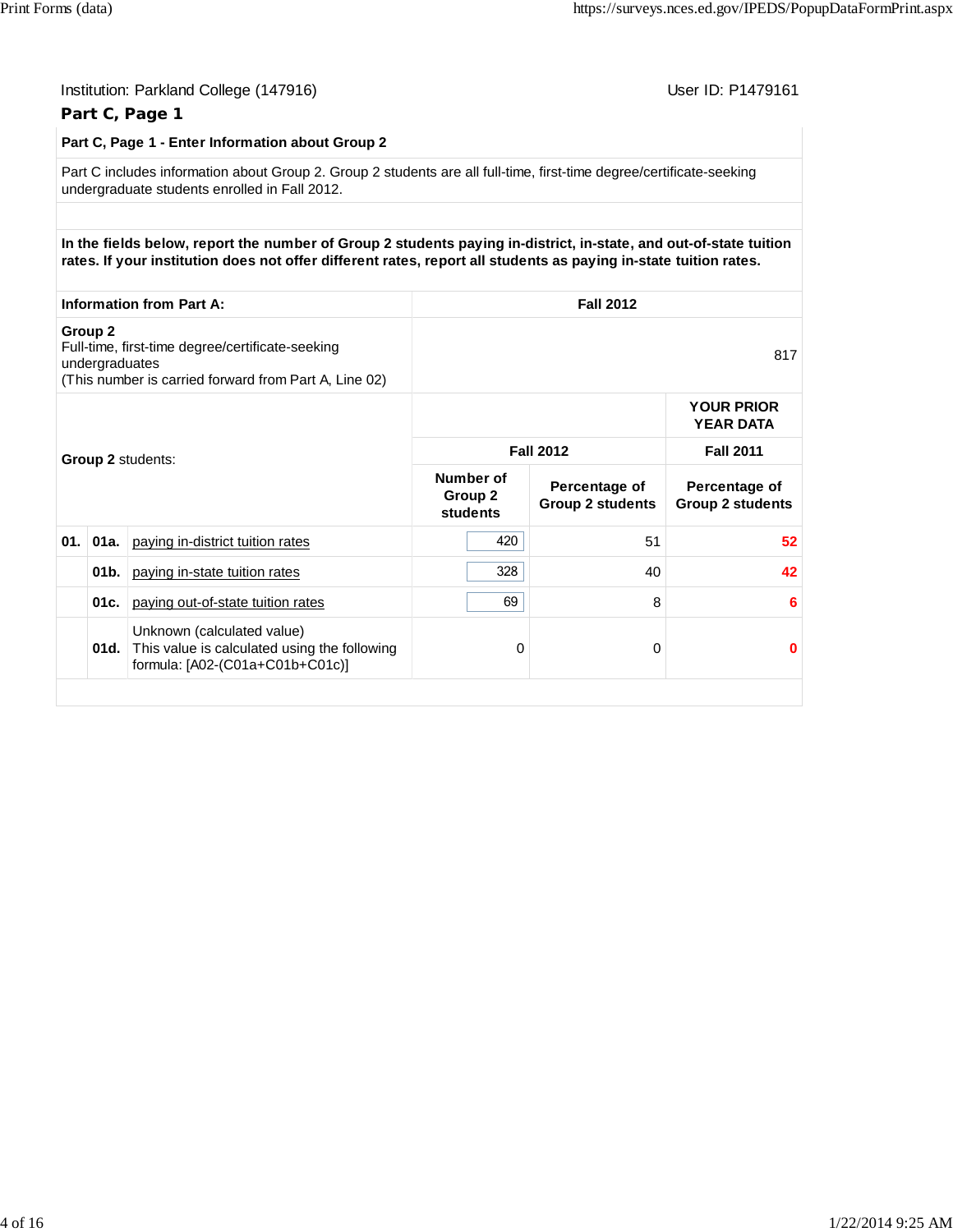## Institution: Parkland College (147916) **Institution: Parkland College (147916**)

# **Part C, Page 2**

## **Part C, Page 2 - Enter Information about Group 2**

Part C includes financial aid information about Group 2. Group 2 students are all full-time, first-time degree/certificateseeking undergraduate students enrolled in Fall 2012.

#### For this part, report:

| <b>For These Students</b>                                                                                | The Following Type(s) of Aid                                                                                                                                                                                                                                                                                                                                                                                                                                                               | <b>Awarded in This Period</b>                                                                                                                              |
|----------------------------------------------------------------------------------------------------------|--------------------------------------------------------------------------------------------------------------------------------------------------------------------------------------------------------------------------------------------------------------------------------------------------------------------------------------------------------------------------------------------------------------------------------------------------------------------------------------------|------------------------------------------------------------------------------------------------------------------------------------------------------------|
| • Full-time, first-time<br>degree/certificate-seeking<br>undergraduate students enrolled<br>in Fall 2012 | • Grant or scholarship aid<br>from the federal<br>government<br>• Grant or scholarship aid<br>from state/local<br>government<br>• Grant or scholarship aid<br>from the institution<br>• Loans to students from the<br>federal government and<br>from other sources,<br>including private or other<br>loans<br>Do not include grant or<br>$\bullet$<br>scholarship aid from<br>private or other sources<br>• Do not include PLUS loans<br>or loans made to anyone<br>other than the student | • Any time during<br>academic year<br>2012-13<br>• For program<br>reporters, this is the<br>aid year period from<br>July 1, 2012 through<br>June 30, 2013. |

**In the fields below, report the number of Group 2 students and the total amount of aid awarded to these students for each type of aid. Enter unduplicated student counts within a category (e.g., Pell grants). However, a student can appear in more than one aid category.**

| <b>Information from Part A:</b>                                                                                                                                                                                                                                                                                   | <b>Fall 2012</b> |                                                           |
|-------------------------------------------------------------------------------------------------------------------------------------------------------------------------------------------------------------------------------------------------------------------------------------------------------------------|------------------|-----------------------------------------------------------|
| Group 2<br>Full-time, first-time degree/certificate-seeking undergraduates<br>(This number is carried forward from Part A, Line 02)                                                                                                                                                                               |                  | 817                                                       |
| Group 2a<br>Of those in Group 2, those who were awarded any Federal Work<br>Study, loans to students, or grant or scholarship aid from the<br>federal government, state/local government, the institution, or<br>other sources known to the institution<br>(This number is carried forward from Part A, Line 02a) |                  | 569                                                       |
| Group 2b<br>Of those in Group 2, those who were awarded any loans to<br>students or grant or scholarship aid from the federal government,<br>state/local government, or the institution<br>(This number is carried forward from Part A, Line 02b)                                                                 |                  | 556                                                       |
| Group 3<br>Of those in Group 2, those who were awarded grant or<br>scholarship aid from the federal government, state/local<br>government, or the institution                                                                                                                                                     |                  | 444                                                       |
| <b>Aid Type</b>                                                                                                                                                                                                                                                                                                   |                  | <b>YOUR</b><br><b>PRIOR</b><br><b>YEAR</b><br><b>DATA</b> |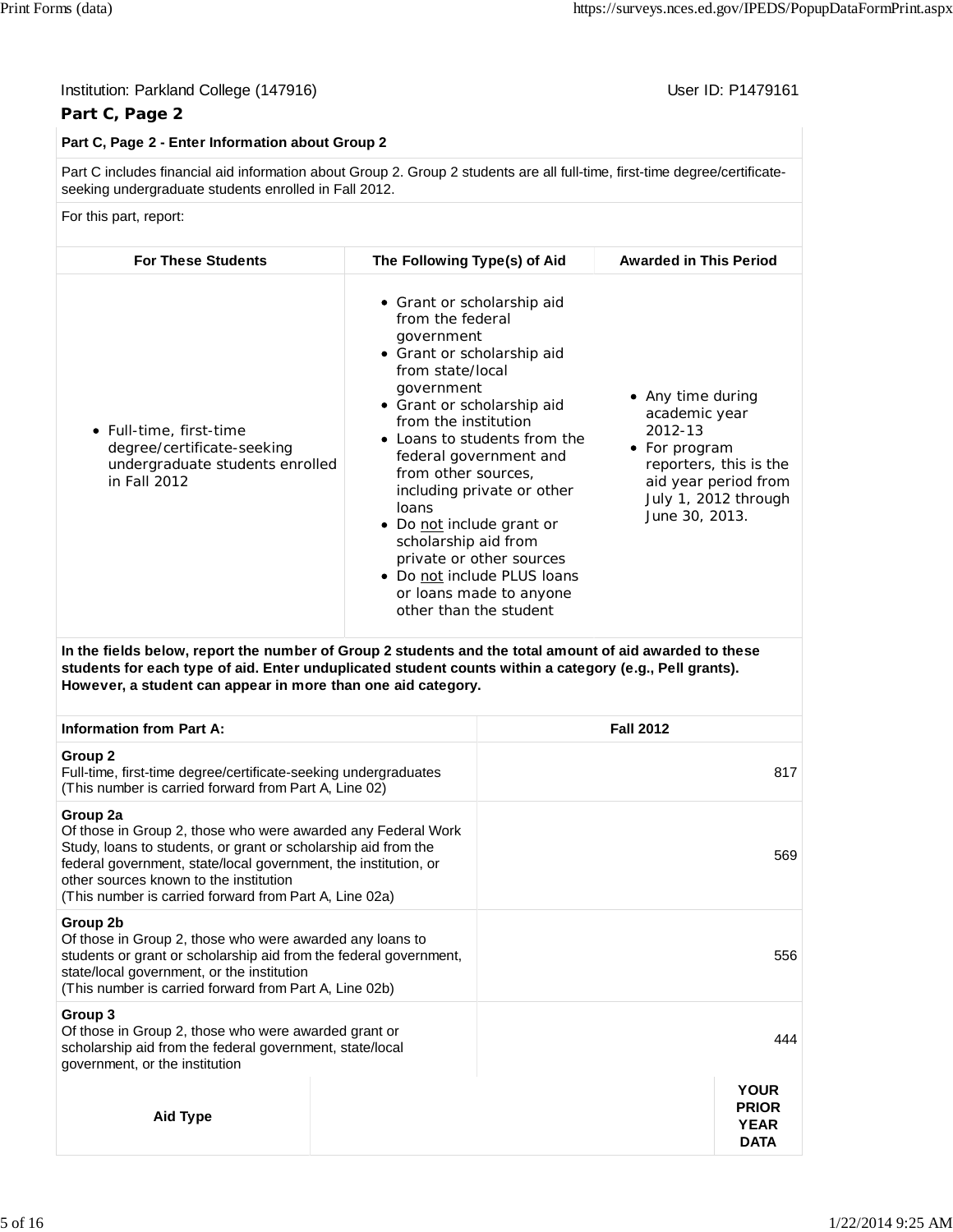|      |     |         |                                                                                                      |                                                                |                                                                 | <b>Fall 2012</b>                                                |                                                                             | <b>Fall 2011</b>                                                 |
|------|-----|---------|------------------------------------------------------------------------------------------------------|----------------------------------------------------------------|-----------------------------------------------------------------|-----------------------------------------------------------------|-----------------------------------------------------------------------------|------------------------------------------------------------------|
|      |     |         |                                                                                                      | Number of<br>Group 2<br>students<br>who were<br>awarded<br>aid | Percentage of<br>Group 2<br>students who<br>were awarded<br>aid | <b>Total amount of</b><br>aid awarded to<br>Group 2<br>students | Average<br>amount of<br>aid<br>awarded to<br>Group <sub>2</sub><br>students | Average<br>amount of<br>aid<br>awarded to<br>Group 2<br>students |
| 01.1 |     |         | Grants or scholarships from the<br>federal government, state/local<br>government, or the institution | 463                                                            | 57                                                              | 2,237,354                                                       | 4,832                                                                       | 4,980                                                            |
|      | 02. |         | Federal grants                                                                                       | 431                                                            | 53                                                              | 1,820,446                                                       | 4,224                                                                       | 4,328                                                            |
|      |     | 02a.    | Pell grants                                                                                          | 431                                                            | 53                                                              | 1,782,546                                                       | 4,136                                                                       | 4,292                                                            |
|      |     | $02b$ . | Other federal grants                                                                                 | 99                                                             | 12                                                              | 37,900                                                          | 383                                                                         | 468                                                              |
|      | 03. |         | State/local government<br>grants or scholarships<br>(grants/scholarships/waivers)                    | 195                                                            | 24                                                              | 273,227                                                         | 1,401                                                                       | 1,444                                                            |
|      | 04. |         | Institutional grants or<br>scholarships<br>(scholarships/fellowships)                                | 58                                                             | 7                                                               | 143,681                                                         | 2,477                                                                       | 2,191                                                            |
| 05.  |     |         | Loans to students                                                                                    | 363                                                            | 44                                                              | 1,598,822                                                       | 4.404                                                                       | 4,771                                                            |
|      |     | 05a.    | Federal loans                                                                                        | 360                                                            | 44                                                              | 1,530,830                                                       | 4,252                                                                       | 4,516                                                            |
|      |     | 05b.    | Other loans (including<br>private loans)                                                             | 9                                                              | 1                                                               | 67,992                                                          | 7,555                                                                       | 10,671                                                           |

 **You may use the space below to provide context for the data you've reported above. These context notes may be posted on the College Navigator website and should be written to be understood by students and parents. For example, institutions may report here other sources of private aid not included in the categories above.**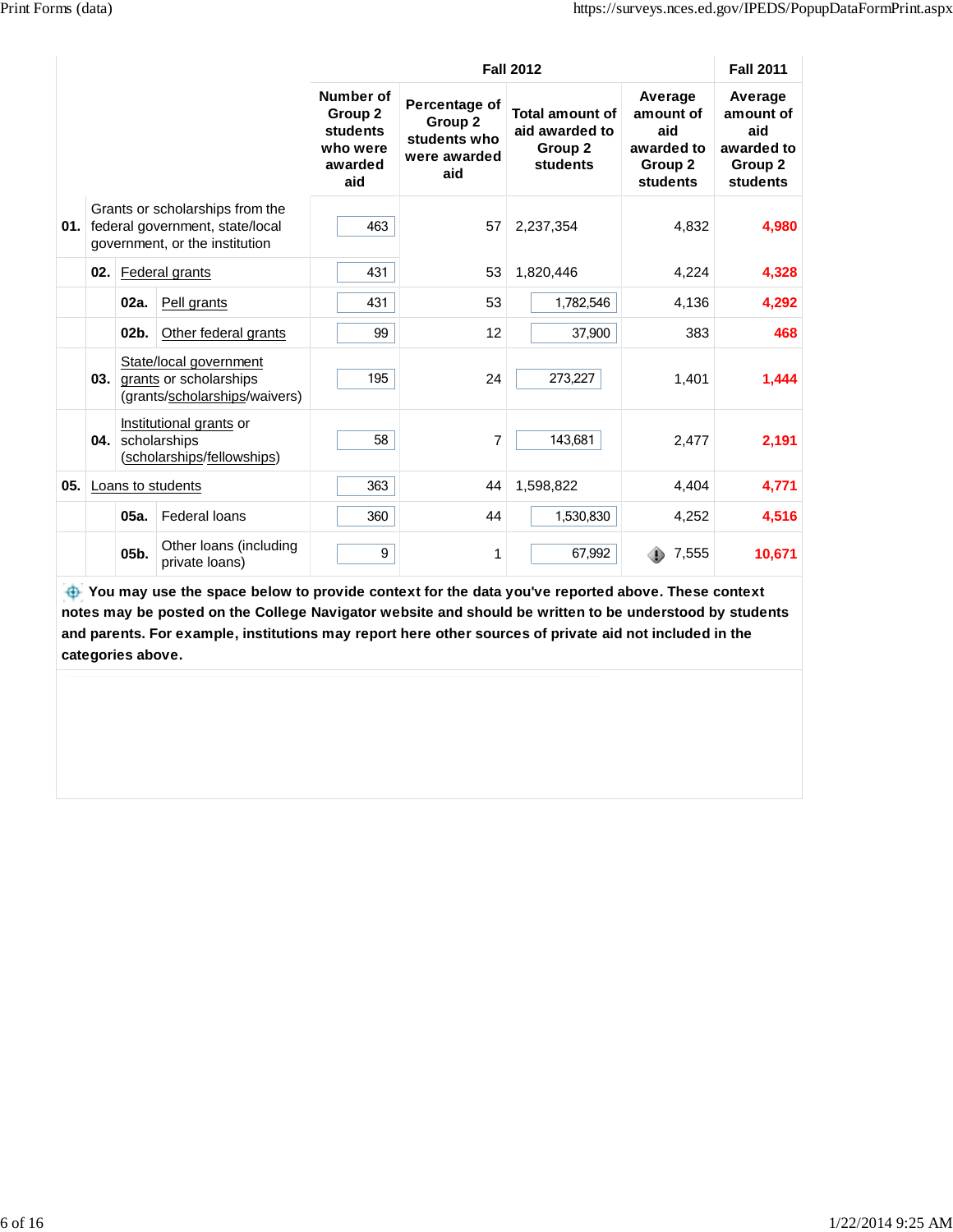## Institution: Parkland College (147916) November 2012 12: P1479161

## **Cost of Attendance**

#### **Cost of attendance for full-time, first-time undergraduate students:**

*Please enter the amounts requested below. These data will be made available to the public on College Navigator. If your institution participates in any Title IV programs (Pell, Stafford, etc.), you must complete all information. Estimates of expenses for books and supplies, room and board, and other expenses are those from the Cost of Attendance report used by the financial aid office in determining financial need. Please talk to your financial aid office to get these numbers, to ensure that you are reporting correctly.*

These numbers are carried forward from Institutional Characteristics and should only be changed if an error was made in the reporting.

| Charges for full academic year       | 2010-11 | 2011-12 | 2012-13 |
|--------------------------------------|---------|---------|---------|
| Published tuition and required fees: |         |         |         |
| In-district                          |         |         |         |
| Tuition                              | 2,820   | 2,970   | 3,105   |
| Required fees                        | 240     | 240     | 255     |
| Tuition + fees total                 | 3,060   | 3,210   | 3,360   |
| In-state                             |         |         |         |
| Tuition                              | 7,590   | 7,530   | 7,560   |
| Required fees                        | 240     | 240     | 255     |
| Tuition + fees total                 | 7,830   | 7,770   | 7,815   |
| Out-of-state                         |         |         |         |
| Tuition                              | 11,850  | 12,450  | 13,050  |
| Required fees                        | 240     | 240     | 255     |
| Tuition + fees total                 | 12,090  | 12,690  | 13,305  |
|                                      |         |         |         |
| <b>Books and supplies</b>            | 1,500   | 1,500   | 1,500   |
| Off-campus (not with family):        |         |         |         |
| Room and board                       | 5,000   | 5,000   | 5,000   |
| Other expenses                       | 3,000   | 3,000   | 3,000   |
| Room and board and other expenses    | 8,000   | 8,000   | 8,000   |
| Off-campus (with family):            |         |         |         |
| Other expenses                       | 3,000   | 3,000   | 3,000   |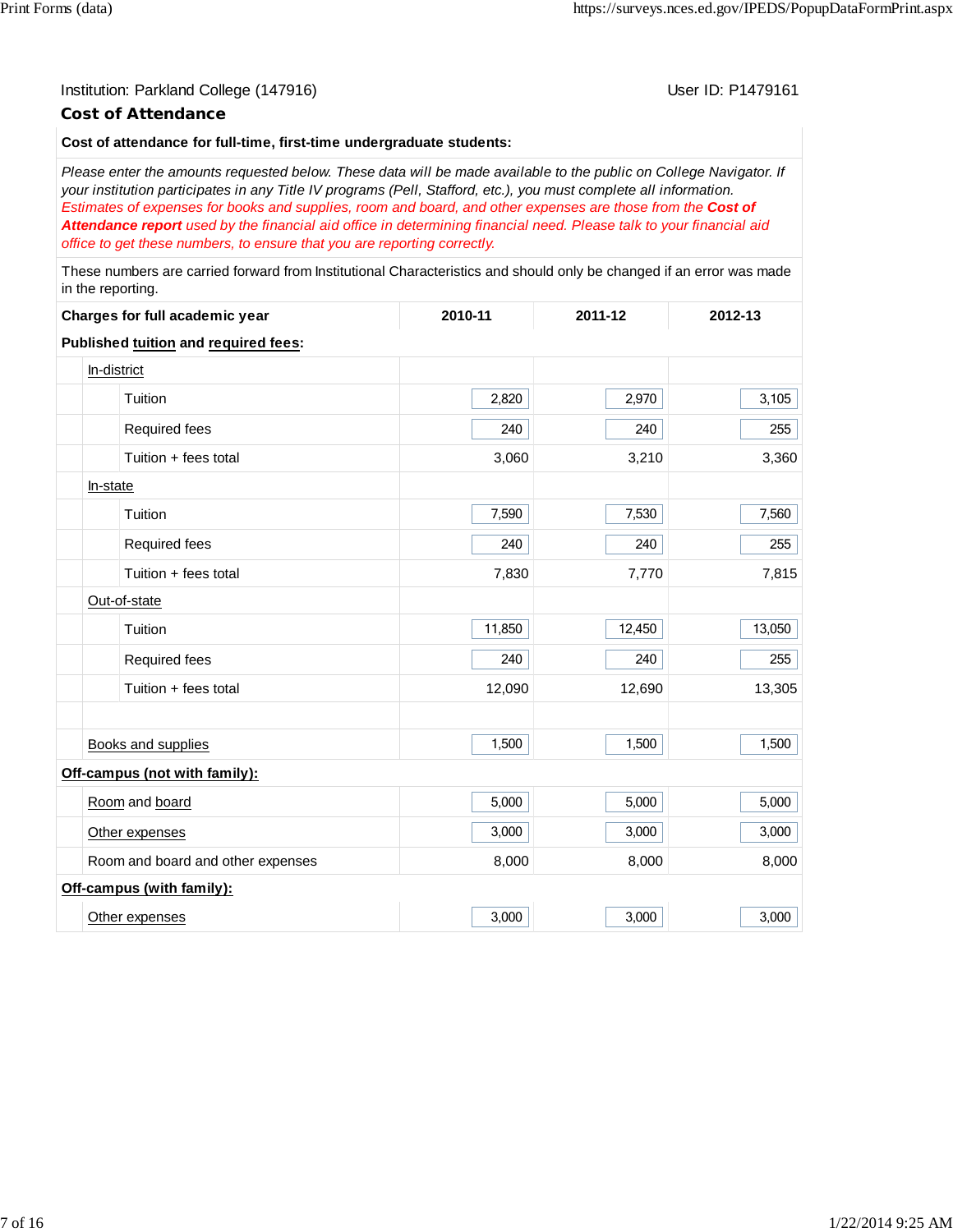## **Part D**

## **Part D - Enter Information about Group 3**

Part D includes financial aid information about Group 3. Group 3 students are all full-time, first-time degree/certificateseeking undergraduate students enrolled in Fall 2012 who paid the in-state or in-district tuition rate and were awarded grant or scholarship aid from the following sources: the federal government, state/local government, or the institution. The information you report in this part will be used in Part F to calculate average institutional net price.

## For this part report:

| <b>For These Students</b>                                                                                                                                                                                                                                                                                                                                                                                                                                                                                | The Following Type(s) of Aid                                                                                                                                                                                                                                  | <b>Awarded in This Period</b>                 |
|----------------------------------------------------------------------------------------------------------------------------------------------------------------------------------------------------------------------------------------------------------------------------------------------------------------------------------------------------------------------------------------------------------------------------------------------------------------------------------------------------------|---------------------------------------------------------------------------------------------------------------------------------------------------------------------------------------------------------------------------------------------------------------|-----------------------------------------------|
| • Full-time, first-time<br>degree/certificate-seeking<br>undergraduate students<br>enrolled in Fall 2012 who<br>paid the in-state or<br>in-district tuition rate and<br>were awarded grant or<br>scholarship aid from the<br>following sources: the<br>federal government,<br>state/local government, or<br>the institution<br>• Do not include students<br>who were awarded only<br>grant or scholarship aid<br>from private or other<br>sources, or students who<br>were awarded only<br>non-grant aid | • Grant or scholarship aid from the<br>federal government<br>• Grant or scholarship aid from<br>state/local government<br>• Grant or scholarship aid from the<br>institution<br>• Do not include grant or<br>scholarship aid from private or<br>other sources | • Any time during<br>academic year<br>2012-13 |

**In the fields below, report the number of Group 3 students with each type of living arrangement and the total amount of grant or scholarship aid from the federal government, state/local government, or the institution awarded to these students.**

| <b>Information from Part A:</b> |                                                                                                     |                                                                                                                                                                                                                               | <b>YEAR DATA</b><br>2010-2011         | YOUR PRIOR YOUR PRIOR<br><b>YEAR DATA</b><br>2011-2012 | 2012-2013 |
|---------------------------------|-----------------------------------------------------------------------------------------------------|-------------------------------------------------------------------------------------------------------------------------------------------------------------------------------------------------------------------------------|---------------------------------------|--------------------------------------------------------|-----------|
| Group 3                         | state/local government, or the institution<br>(This number is carried forward from Part A, Line 03) | Full-time, first-time degree/certificate-seeking undergraduate students<br>who paid the in-state or in-district tuition rate and were awarded grant<br>or scholarship aid from the following sources: the federal government, | 458                                   | 433                                                    | 444       |
| 01.                             |                                                                                                     | Report the number of Group 3 students with the                                                                                                                                                                                | <b>YOUR PRIOR</b><br><b>YEAR DATA</b> | <b>YOUR PRIOR</b><br><b>YEAR DATA</b>                  |           |
|                                 | following living arrangements:                                                                      |                                                                                                                                                                                                                               | 2010-11                               | 2011-12                                                | 2012-13   |
|                                 | 01 <sub>b</sub>                                                                                     | Off-campus (with family)                                                                                                                                                                                                      | 255                                   | 228                                                    | 220       |
|                                 | 01c.                                                                                                | Off-campus (not with family)                                                                                                                                                                                                  | 203                                   | 205                                                    | 224       |
|                                 | 01d.                                                                                                | Unknown (calculated)<br>This value is calculated using<br>the following formula:<br>$[AO3-(DO1a+DO1b+DO1c)]$                                                                                                                  | $\Omega$                              | 0                                                      | 0         |
| 02.                             |                                                                                                     | Report the total amount of grant or scholarship<br>aid from the federal government, state/local<br>government, or the institution awarded to                                                                                  | 2,158,053                             | 2,165,279                                              | 2,147,529 |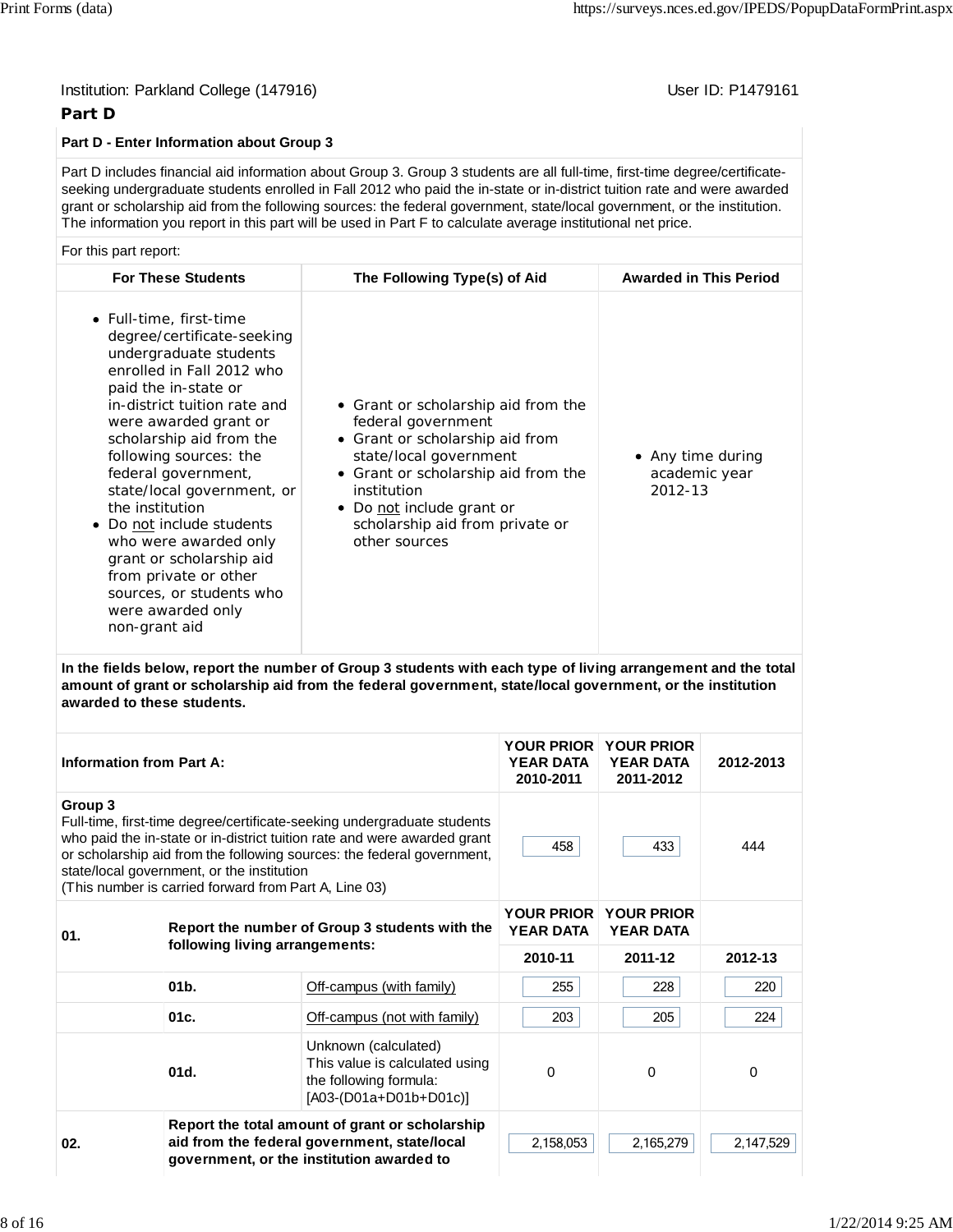| 03. | Average grant or scholarship aid from the federal<br>government, state/local government, or the<br>institution awarded to Group 3 students (calculated |       |       |       |
|-----|--------------------------------------------------------------------------------------------------------------------------------------------------------|-------|-------|-------|
|     | value).<br>This value is calculated using the following formula:<br>[D02/A03]                                                                          | 4,712 | 5,001 | 4,837 |
|     | You may use the space below to provide context for the data you've reported above.                                                                     |       |       |       |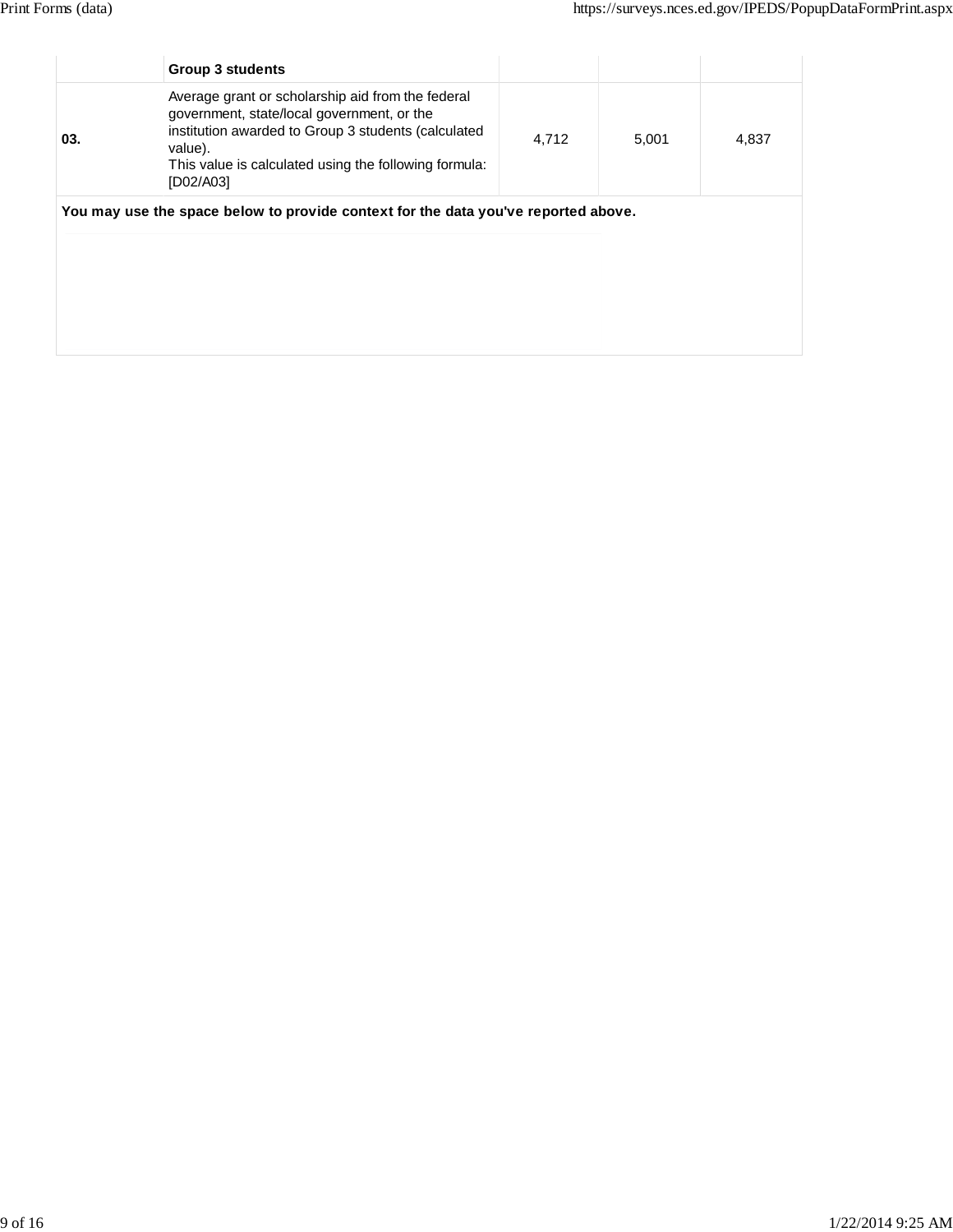# **Part E**

# **Part E – Enter Information about Group 4**

Part E includes financial aid information about Group 4. Group 4 students are all full-time, first-time degree/certificateseeking undergraduate students enrolled in Fall 2012 who paid the in-state or in-district tuition rate and were awarded any Title IV federal student aid, including federal grants or federal student loans. The information you report in this part will be used in Part G to calculate average institutional net price by income level.

# For this part, report:

| <b>For These Students</b>                                                                                                                                                                                                          | The Following Type(s) of Aid                                                                                                                                                                                                                                                                                                                  | <b>Awarded in This Period</b>              |
|------------------------------------------------------------------------------------------------------------------------------------------------------------------------------------------------------------------------------------|-----------------------------------------------------------------------------------------------------------------------------------------------------------------------------------------------------------------------------------------------------------------------------------------------------------------------------------------------|--------------------------------------------|
| • Full-time, first-time<br>degree/certificate-<br>seeking<br>undergraduate<br>students enrolled in<br>Fall 2012 who paid<br>the in-state or<br>in-district tuition rate<br>and were awarded<br>any Title IV federal<br>student aid | • Grant or scholarship aid from the<br>federal government<br>• Grant or scholarship aid from<br>state/local government<br>• Grant or scholarship aid from the<br>institution<br>• Do not include grant or scholarship<br>aid from private or other sources<br>• Do not include loan amounts<br>• Do not include Federal Work Study<br>amounts | • Any time during<br>academic year 2012-13 |

**In the fields below, report the number of Group 4 students with each type of living arrangement and the total amount of grant or scholarship aid from the federal government, state/local government, or the institution awarded to these students by income level.**

| <b>Information from Part A:</b>                   |         |                                                                                                                                                                                                                                            |                                                                                          | 2010-11                                                                                                                                                                                            | 2011-12                                                                                                                                                                                                        | 2012-13                                                                                                                                                                                          |
|---------------------------------------------------|---------|--------------------------------------------------------------------------------------------------------------------------------------------------------------------------------------------------------------------------------------------|------------------------------------------------------------------------------------------|----------------------------------------------------------------------------------------------------------------------------------------------------------------------------------------------------|----------------------------------------------------------------------------------------------------------------------------------------------------------------------------------------------------------------|--------------------------------------------------------------------------------------------------------------------------------------------------------------------------------------------------|
| Group 4                                           |         | Full-time, first-time degree/certificate-seeking undergraduate<br>students who paid the in-state or in-district tuition rate and<br>were awarded any Title IV federal student aid<br>(This number is carried forward from Part A, Line 04) |                                                                                          | 536                                                                                                                                                                                                | 466                                                                                                                                                                                                            | 521                                                                                                                                                                                              |
| Report the number of Group 4 students with<br>01. |         |                                                                                                                                                                                                                                            |                                                                                          |                                                                                                                                                                                                    | <b>YOUR PRIOR</b><br><b>YEAR DATA</b>                                                                                                                                                                          |                                                                                                                                                                                                  |
|                                                   |         | the following living arrangements:                                                                                                                                                                                                         |                                                                                          | 2010-11                                                                                                                                                                                            | 2011-12                                                                                                                                                                                                        | 2012-13                                                                                                                                                                                          |
|                                                   | $01b$ . | Off-campus (with family)                                                                                                                                                                                                                   |                                                                                          | 288                                                                                                                                                                                                | 242                                                                                                                                                                                                            | 257                                                                                                                                                                                              |
|                                                   | 01c.    | Off-campus (not with family)                                                                                                                                                                                                               |                                                                                          | 248                                                                                                                                                                                                | 224                                                                                                                                                                                                            | 264                                                                                                                                                                                              |
|                                                   | 01d.    | Unknown (calculated)<br>This value is calculated using<br>the formula:<br>$[AO4-(E01a+E01b+E01c)]$                                                                                                                                         |                                                                                          | $\mathbf 0$                                                                                                                                                                                        | 0                                                                                                                                                                                                              | $\mathbf 0$                                                                                                                                                                                      |
|                                                   |         |                                                                                                                                                                                                                                            | <b>Number</b><br>of Group<br>4<br>students<br>who were<br>awarded<br>any Title<br>IV aid | Number of<br>Group 4<br>students who<br>were awarded<br>any grant or<br>scholarship aid<br>from the<br>following<br>sources: the<br>federal<br>government,<br>state/local<br>government,<br>or the | <b>Total amount of</b><br>grant or<br>scholarship aid<br>awarded to<br>Group 4<br>students from<br>the following<br>sources: the<br>federal<br>government,<br>state/local<br>government, or<br>the institution | Average<br>amount of<br>grant or<br>scholarship aid<br>awarded to<br>Group 4<br>students from<br>the following<br>sources: the<br>federal<br>government,<br>state/local<br>government,<br>or the |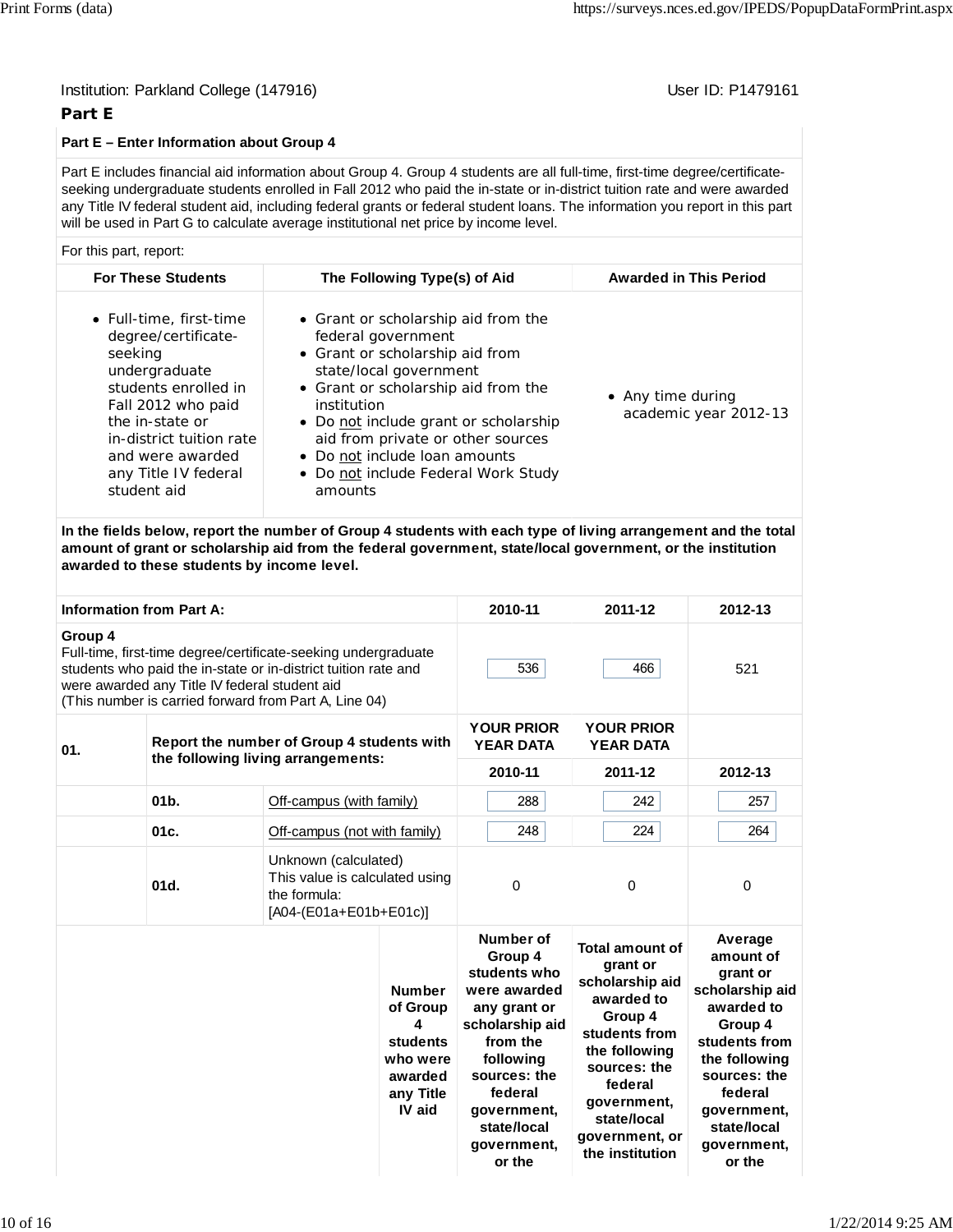|     |                       |                                                                                    |                 | institution    |           | institution |
|-----|-----------------------|------------------------------------------------------------------------------------|-----------------|----------------|-----------|-------------|
|     |                       |                                                                                    |                 |                | 2010-11   |             |
|     |                       |                                                                                    | Col. 1          | Col. 2         | Col. 3    | Col. 4      |
| 02. | Income level          |                                                                                    |                 |                |           |             |
|     | 02a.                  | \$0-30,000                                                                         | 401             | 337            | 1,772,689 | 4,421       |
|     | 02b.                  | \$30,001-48,000                                                                    | 54              | 48             | 219,698   | 4,068       |
|     | 02c.                  | \$48,001-75,000                                                                    | 39              | 22             | 64,925    | 1,665       |
|     | 02d.                  | \$75,001-110,000                                                                   | 27              | $\mathbf{1}$   | 12,404    | 459         |
|     | 02e.                  | \$110,001 and<br>more                                                              | 15              | 0              | 5,616     | 374         |
|     | 02f.                  | <b>Total all</b><br>income levels                                                  | 536             | 408            | 2,075,332 | 3,872       |
|     |                       |                                                                                    |                 |                | 2011-12   |             |
|     |                       |                                                                                    | Col. 1          | Col. 2         | Col. 3    | Col. 4      |
| 03. | Income level          |                                                                                    |                 |                |           |             |
|     | 03a.                  | \$0-30,000                                                                         | 387             | 351            | 1,875,471 | 4,846       |
|     | 03b.                  | \$30,001-48,000                                                                    | 37              | 37             | 167,918   | 4,538       |
|     | 03c.                  | \$48,001-75,000                                                                    | 23              | 13             | 37,751    | 1,641       |
|     | 03d.                  | \$75,001-110,000                                                                   | 9               | $\overline{c}$ | 3,551     | 395         |
|     | 03e.                  | \$110,001 and<br>more                                                              | 10 <sup>1</sup> | $\mathbf{1}$   | 2,035     | 204         |
|     | 03f.                  | <b>Total all</b><br>income levels                                                  | 466             | 404            | 2,086,726 | 4,478       |
|     |                       |                                                                                    |                 |                | 2012-13   |             |
|     |                       |                                                                                    | Col. 1          | Col. 2         | Col. 3    | Col. 4      |
| 04. | <b>O</b> Income level |                                                                                    |                 |                |           |             |
|     | 04a.                  | \$0-30,000                                                                         | 429             | 378            | 1,910,042 | 4,452       |
|     | 04b.                  | \$30,001-48,000                                                                    | 31              | 29             | 117,954   | 3,805       |
|     | 04c.                  | \$48,001-75,000                                                                    | 25              | 15             | 51,627    | 2,065       |
|     | 04d.                  | \$75,001-110,000                                                                   | 25              | 3              | 6,081     | 243<br>⊕    |
|     | 04e.                  | \$110,001 and<br>more                                                              | 11              | $\mathbf{1}$   | 7,660     | 696         |
|     | 04f.                  | <b>Total all</b><br>income levels                                                  | 521             | 426            | 2,093,364 | 4,018       |
|     |                       | You may use the space below to provide context for the data you've reported above. |                 |                |           |             |
|     |                       |                                                                                    |                 |                |           |             |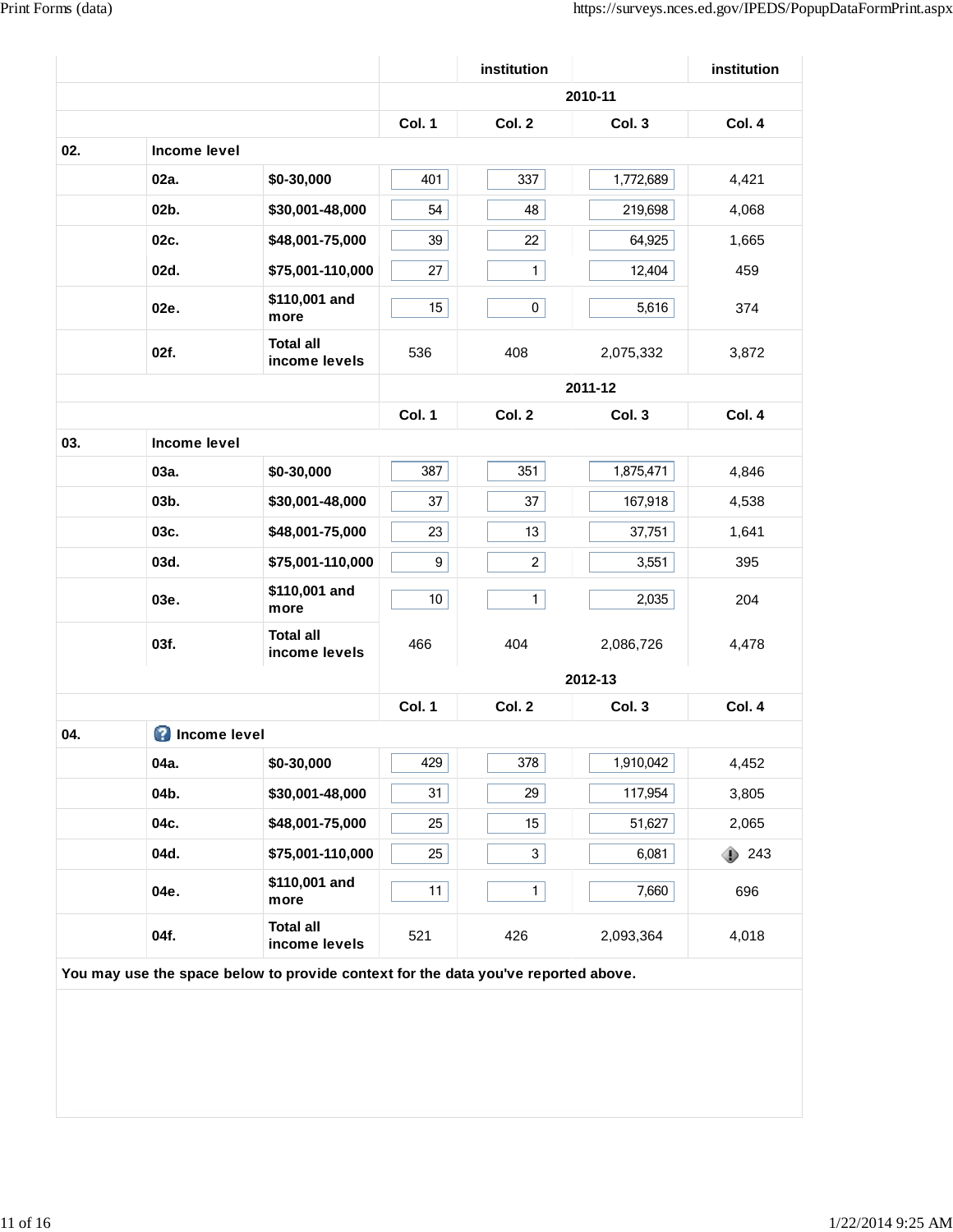## **Part F**

## **Part F – Net Price Calculation for Group 3**

The following net price calculation is based on information that your institution reported in the Institutional Characteristics component and the Student Financial Aid component. For more information about the data your institution reported in the Institutional Characteristics component, please contact your institution's IPEDS Keyholder.

|     |                                 |                                                                                                                                                                                  | <b>YOUR</b><br><b>PRIOR</b><br><b>YEAR</b><br><b>DATA</b> | <b>YOUR</b><br><b>PRIOR</b><br><b>YEAR</b><br><b>DATA</b> | 2012-13  |
|-----|---------------------------------|----------------------------------------------------------------------------------------------------------------------------------------------------------------------------------|-----------------------------------------------------------|-----------------------------------------------------------|----------|
|     |                                 |                                                                                                                                                                                  | 2010-11                                                   | 2011-12                                                   |          |
|     |                                 | <b>Components of cost of attendance</b>                                                                                                                                          |                                                           |                                                           |          |
| 01. |                                 | Published tuition and required fees (lower of in-district or in-state)                                                                                                           | 3,060                                                     | 3,210                                                     | 3,360    |
| 02. | Books and supplies              |                                                                                                                                                                                  | 1,500                                                     | 1,500                                                     | 1,500    |
| 03. |                                 | Room and board and other expenses by living arrangement                                                                                                                          |                                                           |                                                           |          |
|     | 03b.                            | Off-campus (with family)                                                                                                                                                         | 3,000                                                     | 3,000                                                     | 3,000    |
|     | 03c.                            | Off-campus (not with family)                                                                                                                                                     | 8,000                                                     | 8,000                                                     | 8,000    |
|     |                                 | 04. Number of Group 3 students by living arrangement                                                                                                                             |                                                           |                                                           |          |
|     | 04b.                            | Off-campus (with family)                                                                                                                                                         | 255                                                       | 228                                                       | 220      |
|     | 04c.                            | Off-campus (not with family)                                                                                                                                                     | 203                                                       | 205                                                       | 224      |
|     | 04d.                            | Unknown                                                                                                                                                                          | $\Omega$                                                  | $\Omega$                                                  | $\Omega$ |
| 05. |                                 | Weighted average for room and board and other expenses by living<br>arrangement (excluding unknown values)<br>See instructions for the formula for this calculation              | 5,216                                                     | 5,367                                                     | 5,523    |
| 06. | <b>Total cost of attendance</b> | This value is calculated using the following formula: [F01+F02+F05]                                                                                                              | 9,776                                                     | 10,077                                                    | 10,383   |
|     |                                 | Average amount of grant or scholarship aid awarded to Group 3<br>07. students from the following sources: the federal government,<br>state/local government, and the institution | 4,712                                                     | 5,001                                                     | 4,837    |
| 08. |                                 | Average institutional net price for Group 3 students<br>This value is calculated using the following formula: [F06-F07]                                                          | 5,064                                                     | 5,076                                                     | 5,546    |

As required by the Higher Education Opportunity Act of 2008, these amounts will be posted on the U.S. Department of Education's College Navigator website and used in the U.S. Department of Education's College Affordability and Transparency Lists.

**Do you wish to provide additional context notes?**

Yes of the North North North North North North North North North North North North North North North North Nor

 $\ddot{\bullet}$ 

 **You may use the space below to provide context for these data. These context notes may be posted on the College Navigator website and should be written to be understood by students and parents.**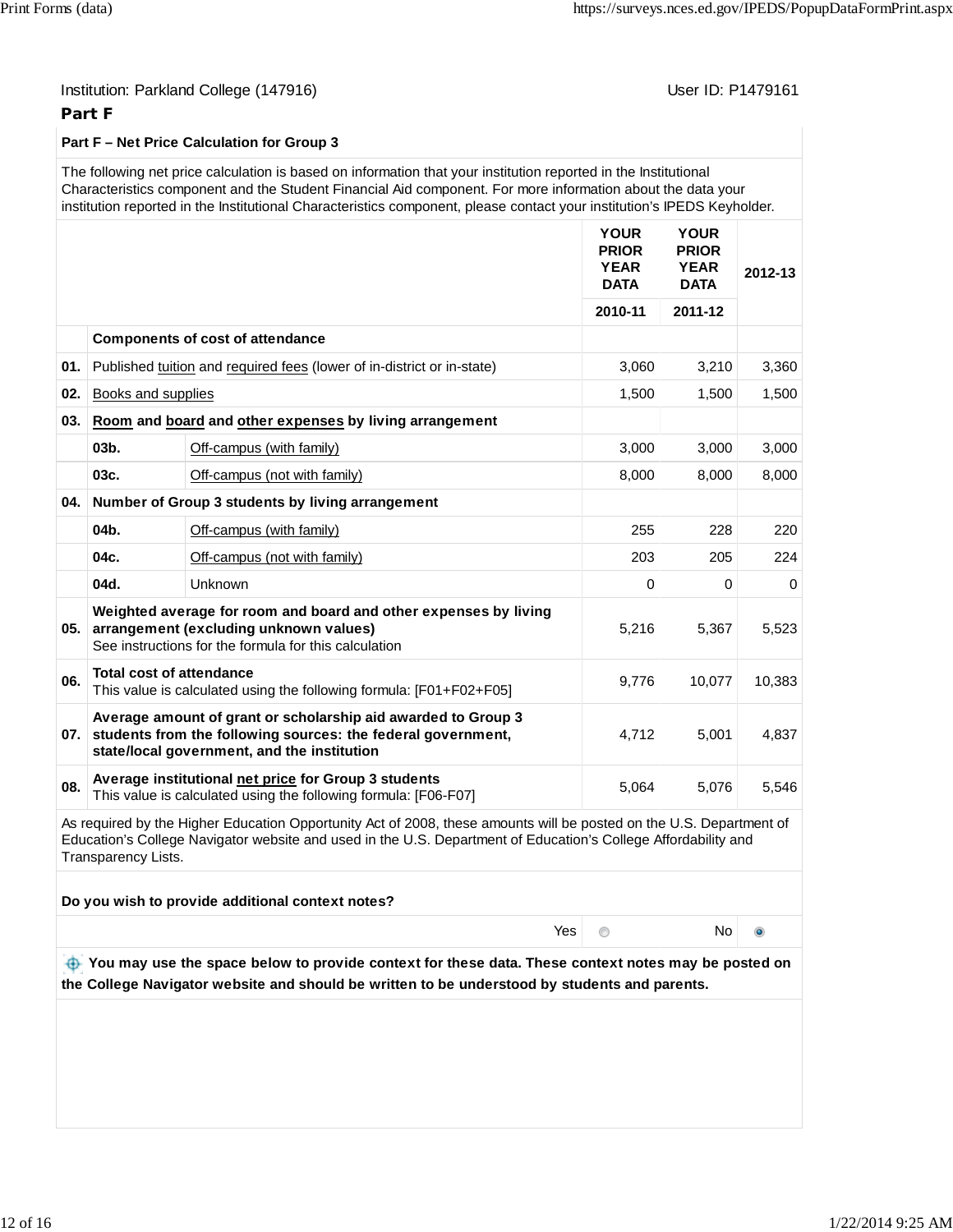## **Part G**

## **Part G – Net Price Calculation for Group 4**

The following net price calculation is based on information that your institution reported in the Institutional Characteristics component and the Student Financial Aid component. For more information about the data your institution reported in the Institutional Characteristics component, please contact your institution's IPEDS Keyholder.

|     |                                                                                                                                                                              |                                                                                                                                                                     | <b>YOUR</b><br><b>PRIOR</b><br><b>YEAR</b><br><b>DATA</b> | <b>YOUR</b><br><b>PRIOR</b><br><b>YEAR</b><br><b>DATA</b> | 2012-13 |
|-----|------------------------------------------------------------------------------------------------------------------------------------------------------------------------------|---------------------------------------------------------------------------------------------------------------------------------------------------------------------|-----------------------------------------------------------|-----------------------------------------------------------|---------|
|     |                                                                                                                                                                              |                                                                                                                                                                     | 2010-11                                                   | 2011-12                                                   |         |
|     |                                                                                                                                                                              | <b>Components of cost of attendance</b>                                                                                                                             |                                                           |                                                           |         |
| 01. |                                                                                                                                                                              | Published tuition and required fees (lower of in-district or in-state)                                                                                              | 3,060                                                     | 3,210                                                     | 3,360   |
| 02. | Books and supplies                                                                                                                                                           |                                                                                                                                                                     | 1,500                                                     | 1,500                                                     | 1,500   |
| 03. |                                                                                                                                                                              | Room and board and other expenses by living arrangement                                                                                                             |                                                           |                                                           |         |
|     | 03b.                                                                                                                                                                         | Off-campus (with family)                                                                                                                                            | 3,000                                                     | 3,000                                                     | 3,000   |
|     | 03c.                                                                                                                                                                         | Off-campus (not with family)                                                                                                                                        | 8,000                                                     | 8,000                                                     | 8,000   |
|     |                                                                                                                                                                              | 04. Number of Group 4 students by living arrangement                                                                                                                |                                                           |                                                           |         |
|     | 04b.                                                                                                                                                                         | Off-campus (with family)                                                                                                                                            | 288                                                       | 242                                                       | 257     |
|     | 04c.                                                                                                                                                                         | Off-campus (not with family)                                                                                                                                        | 248                                                       | 224                                                       | 264     |
|     | 04d.                                                                                                                                                                         | Unknown                                                                                                                                                             | 0                                                         | 0                                                         | 0       |
| 05. |                                                                                                                                                                              | Weighted average for room and board and other expenses by living<br>arrangement (excluding unknown values)<br>See instructions for the formula for this calculation | 5,313                                                     | 5,403                                                     | 5,534   |
| 06. | Total cost of attendance by income level<br>This value is calculated using the following formula: [G01+G02+G05]                                                              |                                                                                                                                                                     |                                                           | 10,113                                                    | 10,394  |
| 07. | Average amount of grant or scholarship aid awarded to Group 4<br>students from the following sources: the federal government,<br>state/local government, and the institution |                                                                                                                                                                     | 3,872                                                     | 4,478                                                     | 4,018   |
|     | 07a.                                                                                                                                                                         | \$0-30,000                                                                                                                                                          | 4,421                                                     | 4,846                                                     | 4,452   |
|     | 07b.                                                                                                                                                                         | \$30,001-48,000                                                                                                                                                     | 4,068                                                     | 4,538                                                     | 3,805   |
|     | 07c.                                                                                                                                                                         | \$48,001-75,000                                                                                                                                                     | 1,665                                                     | 1,641                                                     | 2,065   |
|     | 07d.                                                                                                                                                                         | \$75,001-110,000                                                                                                                                                    | 459                                                       | 395                                                       | 243     |
|     | 07e.                                                                                                                                                                         | \$110,001 and more                                                                                                                                                  | 374                                                       | 204                                                       | 696     |
| 08. | Average institutional net price for Group 4 students<br>This value is calculated using the following formula: [G06-G07]                                                      |                                                                                                                                                                     |                                                           |                                                           |         |
|     | 08a.                                                                                                                                                                         | \$0-30,000                                                                                                                                                          | 5,452                                                     | 5,267                                                     | 5,942   |
|     | 08b.                                                                                                                                                                         | \$30,001-48,000                                                                                                                                                     | 5,805                                                     | 5,575                                                     | 6,589   |
|     | 08c.                                                                                                                                                                         | \$48,001-75,000                                                                                                                                                     | 8,208                                                     | 8,472                                                     | 8,329   |
|     | 08d.                                                                                                                                                                         | \$75,001-110,000                                                                                                                                                    | 9,414                                                     | 9,718                                                     | 10,151  |
|     | 08e.                                                                                                                                                                         | \$110,001 and more                                                                                                                                                  | 9,499                                                     | 9,909                                                     | 9,698   |
|     |                                                                                                                                                                              |                                                                                                                                                                     |                                                           |                                                           |         |

As required by the Higher Education Opportunity Act of 2008, these amounts will be posted on the U.S. Department of Education's College Navigator website.

**Do you wish to provide additional context notes?**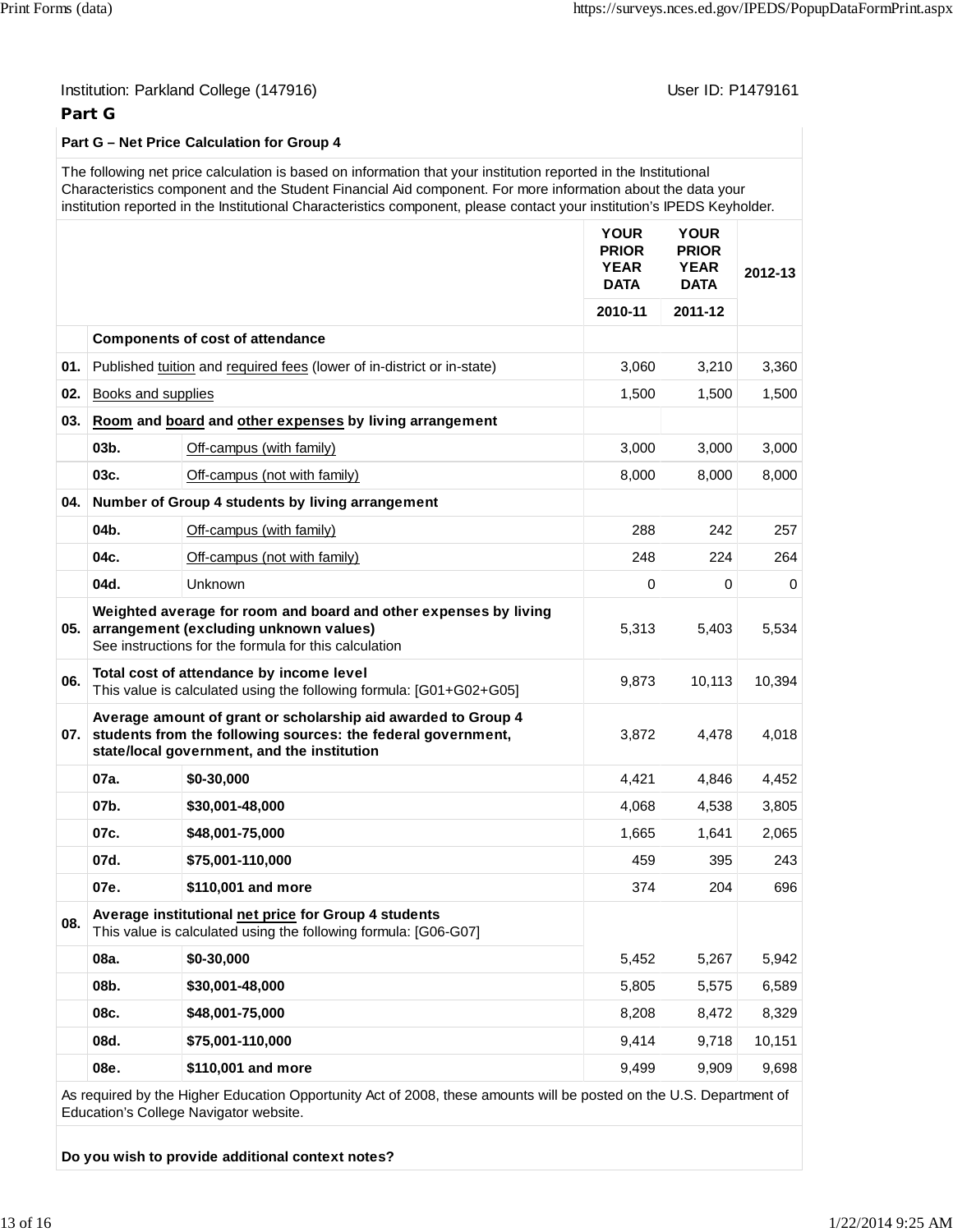Yes No  $\ddot{\mathbf{o}}$ 

 **You may use the space below to provide context for these data. These context notes may be posted on the College Navigator website and should be written to be understood by students and parents.**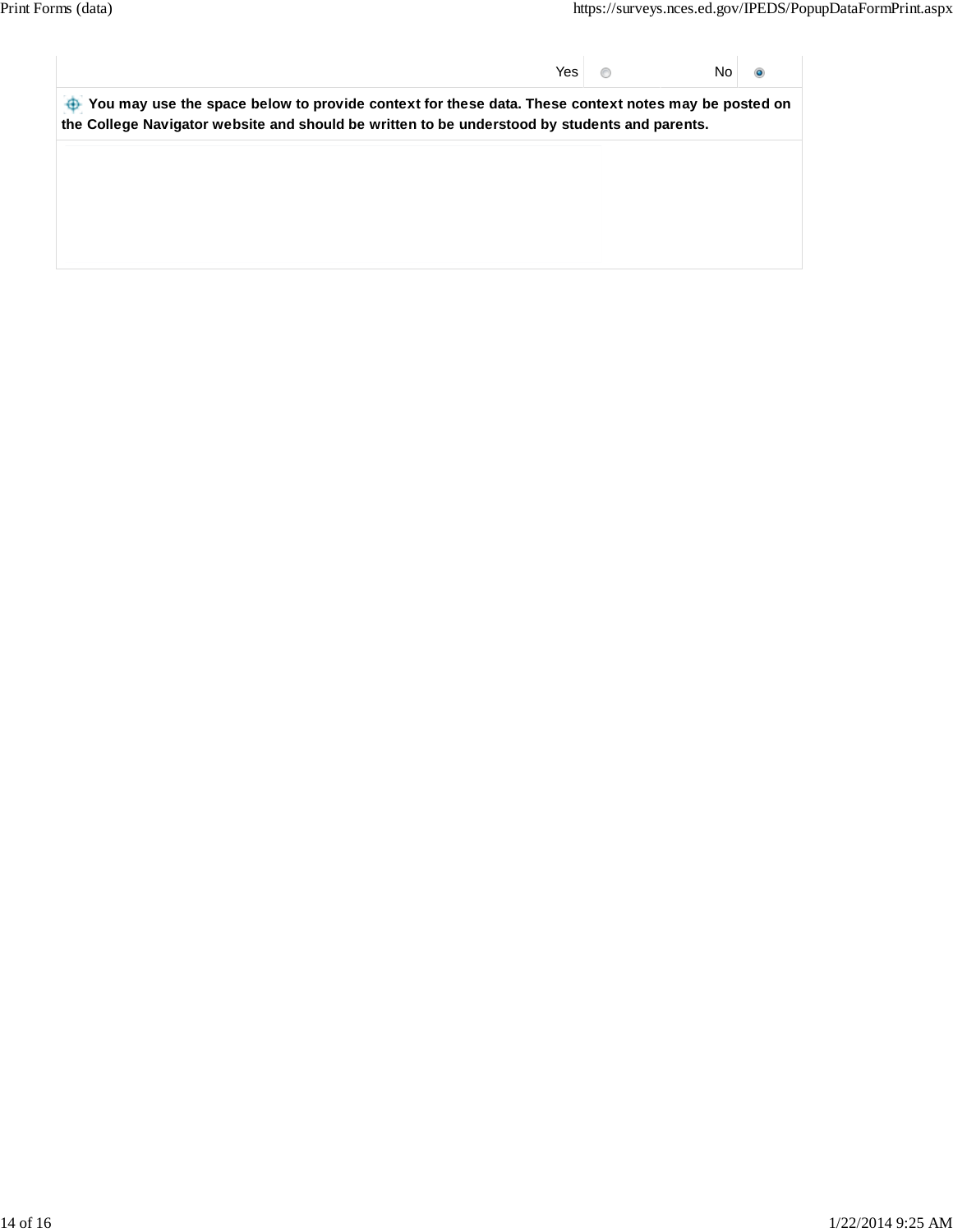Institution: Parkland College (147916) Noting the Muslim User ID: P1479161

# **Summary**

# **IPEDS Student Financial Aid (SFA) Survey Summary**

IPEDS collects important information regarding your institution. All data reported in IPEDS survey components become available in the IPEDS Data Center and appear as aggregated data in various Department of Education reports. Additionally, some of the reported data appears specifically for your institution through the College Navigator website and is included in your institution's Data Feedback Report (DFR). The purpose of this summary is to provide you an opportunity to view some of the data that, when accepted through the IPEDS quality control process, will appear on the College Navigator website and/or your DFR. College Navigator is updated approximately three months after the data collection period closes and Data Feedback Reports will be available through the **Data Center and sent to your institution's CEO** in November 2014.

Please review your data for accuracy. If you have questions about the data displayed below after reviewing the data reported on the survey screens, please contact the IPEDS Help Desk at: 1-877-225-2568 or ipedshelp@rti.org.

| Total grant aid received by all undergraduate students                       | \$13,969,318                                                  |                                                    |
|------------------------------------------------------------------------------|---------------------------------------------------------------|----------------------------------------------------|
| Number of undergraduate students who received a Pell Grant                   | 3,058                                                         |                                                    |
| Percentage of FTFT students receiving any financial aid                      | 70%                                                           |                                                    |
|                                                                              |                                                               |                                                    |
|                                                                              | Percentage of FTFT<br>students receiving<br>grant aid by type | Average amount of<br>grant aid received by<br>type |
| Total                                                                        | 57%                                                           | \$4,832                                            |
| Federal Government                                                           | 53%                                                           | \$4,224                                            |
| Pell                                                                         | 53%                                                           | \$4,136                                            |
| Other Federal                                                                | 12%                                                           | \$383                                              |
| State/Local Government                                                       | \$1,401                                                       |                                                    |
| Institutional                                                                | \$2,477                                                       |                                                    |
|                                                                              |                                                               |                                                    |
|                                                                              |                                                               |                                                    |
|                                                                              | Percentage of FTFT<br>students receiving<br>loans by type     | Average amount of<br>loans received by<br>type     |
| Total                                                                        | 44%                                                           | \$4,404                                            |
| Federal                                                                      | 44%                                                           | \$4,252                                            |
| Non-federal                                                                  | 1%                                                            | \$7,555                                            |
|                                                                              |                                                               |                                                    |
| Average net price for FTFT students who receive grant aid                    |                                                               | \$5,546                                            |
| Average net price for FTFT students who receive Title IV federal student aid |                                                               |                                                    |
| $$0 - 30,000$                                                                |                                                               | \$5,942                                            |
| $$30,001 - 48,000$                                                           |                                                               | \$6,589                                            |
| $$48,001 - 75,000$                                                           |                                                               | \$8,329                                            |
| $$75,001 - 110,000$                                                          |                                                               | \$10,151                                           |